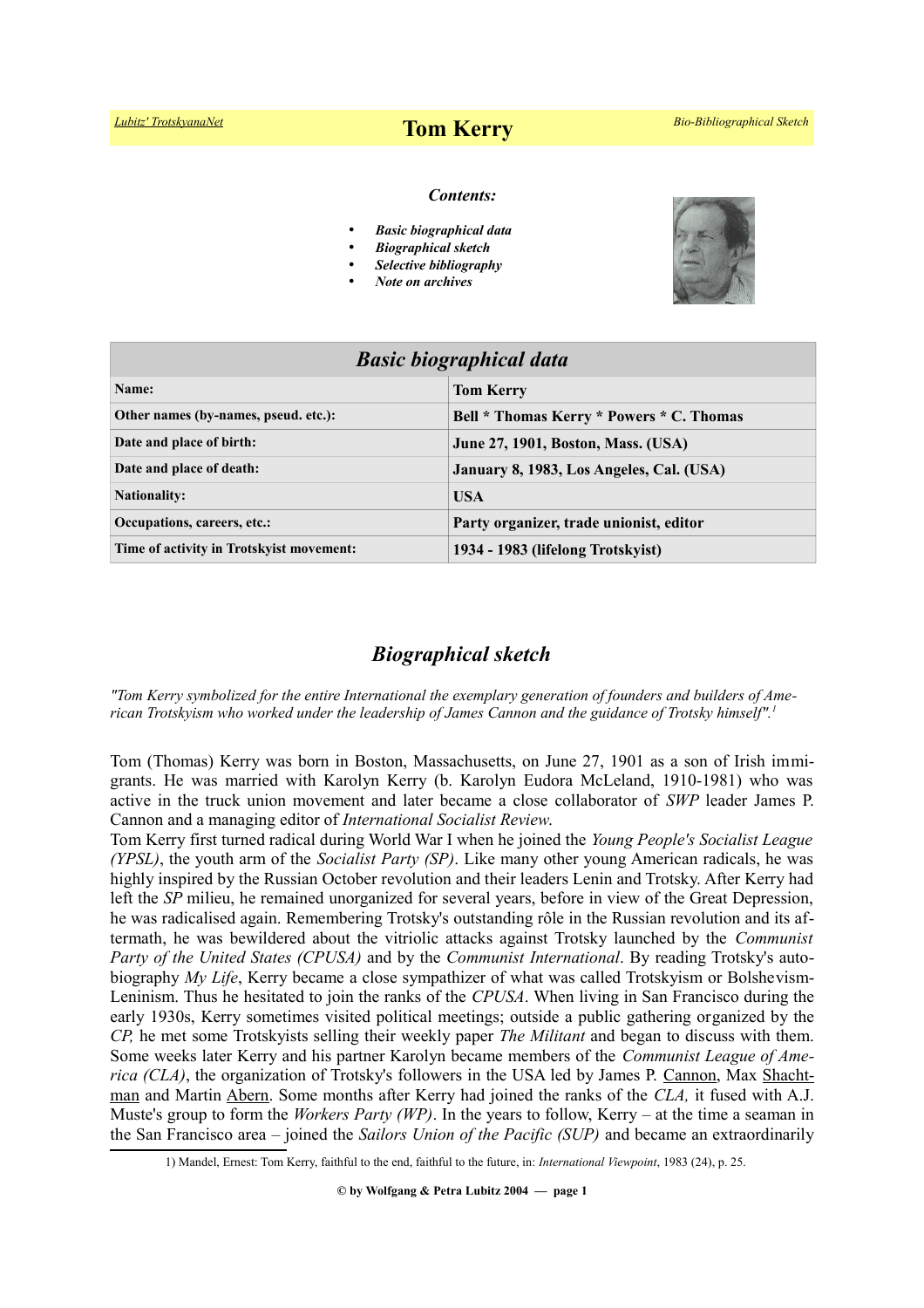active syndicalist there as well as later in other unions. In the *Sailors Union* he co-operated closely with Joseph Hansen who was appointed assistant editor of its paper *Voice of the Union* by influential union leader Harry Lundeberg.

On January 1, 1938, a new organization of the American Trotskyists was founded, the *Socialist Workers Party (SWP)*. Tom Kerry was elected a member of its *National Committee*, a position he held for several decades. From the end of the 1930s to the early 1950s, Kerry took responsibility for the *SWP* influence in the maritime unions. Furthermore, in 1938 Lundeberg appointed him as international representative (general organizer) of the *Seafarers International Union (SIU)*. Kerry took also responsibility for editing the *Seafarers Log, SIU's* newly established paper. After the Second World War, Kerry joined the renamed *National Maritime Union (NMU)* and continued to work there on behalf of the *SWP* until being witch-hunted during the McCarthy years. "Kerry was the revolutionary trade union leader incarnate["](#page-1-0)<sup>2</sup>.

After the outbreak of World War II, Kerry went to New York City where he took on party work at the *SWP* headquarters. When in 1944 James P. Cannon and parts of the central party leadership had to go to prison<sup>[3](#page-1-1)</sup>, Kerry became part of the substitute national leadership (until 1945). In 1953, Kerry was sent by the party to Los Angeles in order to reorganize the LA branch of the *SWP*. In 1955, he was elected a member of the party's *Political Committee*.

When James P. Cannon (1890-1974), founder of American Trotskyism and long-time leader of the *SWP*, decided in 1953 to retire from party leadership, he was succeeded in the function as *National Secretary* by Farrell Dobbs, noted trade union activist and for several times *SWP* presidential candidate, who held the post until 1972. When Farrell Dobbs visited Los Angeles on one of his national tours, he persuaded Tom Kerry to come back to the New York *SWP* headquarters. The 16 years to follow marked a highlight in Kerry's political career. From 1956 to 1972, Farrell Dobbs and Tom Kerry *–* the latter officially being called *Organizational Secretary –* formed the central leadership team of the party. The practical day-to-day work was effectively divided between the two men who did their best to lead the party, to secure the survival of the organization and to keep the core of its cadres intact in a time of political reaction, McCarthyite persecution, declining class struggles, a considerable loss of members and breaking away of some factional caucuses. When both Kerry and Dobbs retired from their leading functions in 1972, the *SWP* had re-gained some influence and recruited a considerable number of younger militants in the wake of the student revolt and of the nation-wide resistance against the U.S. war against Vietnam.

Tom Kerry functioned as editor-in-chief of *SWP's* theoretical journal *International Socialist Review (ISR)* for some 10 years, contributed to *ISR* and to several American and international Trotskyist journals, papers and bulletins; furthermore he was author or co-author of some pamphlets, educational bulletins and of a book containing a selection of his writings on trade union and party problems (see bibliographical listing below).

After his retirement, Kerry's mental outlook remained youthful as ever and he kept up his interest in political matters until his death.

Severely crippled with arthritis for a number of his last years, Tom Kerry died at the age of 81 in a Los Angeles hospital on January 8, 1983. A memorial meeting in his honour was held in New York City on January 19, 1983.

<span id="page-1-1"></span><span id="page-1-0"></span><sup>2)</sup> Stone, Ben: Memoirs of a rank & filer, New York, NY, 1986, p. 119.

<sup>3) 18</sup> prominent SWP leaders and teamster union activists were tried, convicted and given sentences from 12 to 18 months in 1941 under the *Smith Act* in the famous '*Minneapolis sedition trial*'; after the sentences were upheld on appeal in 1943, they were sent to jail in 1944.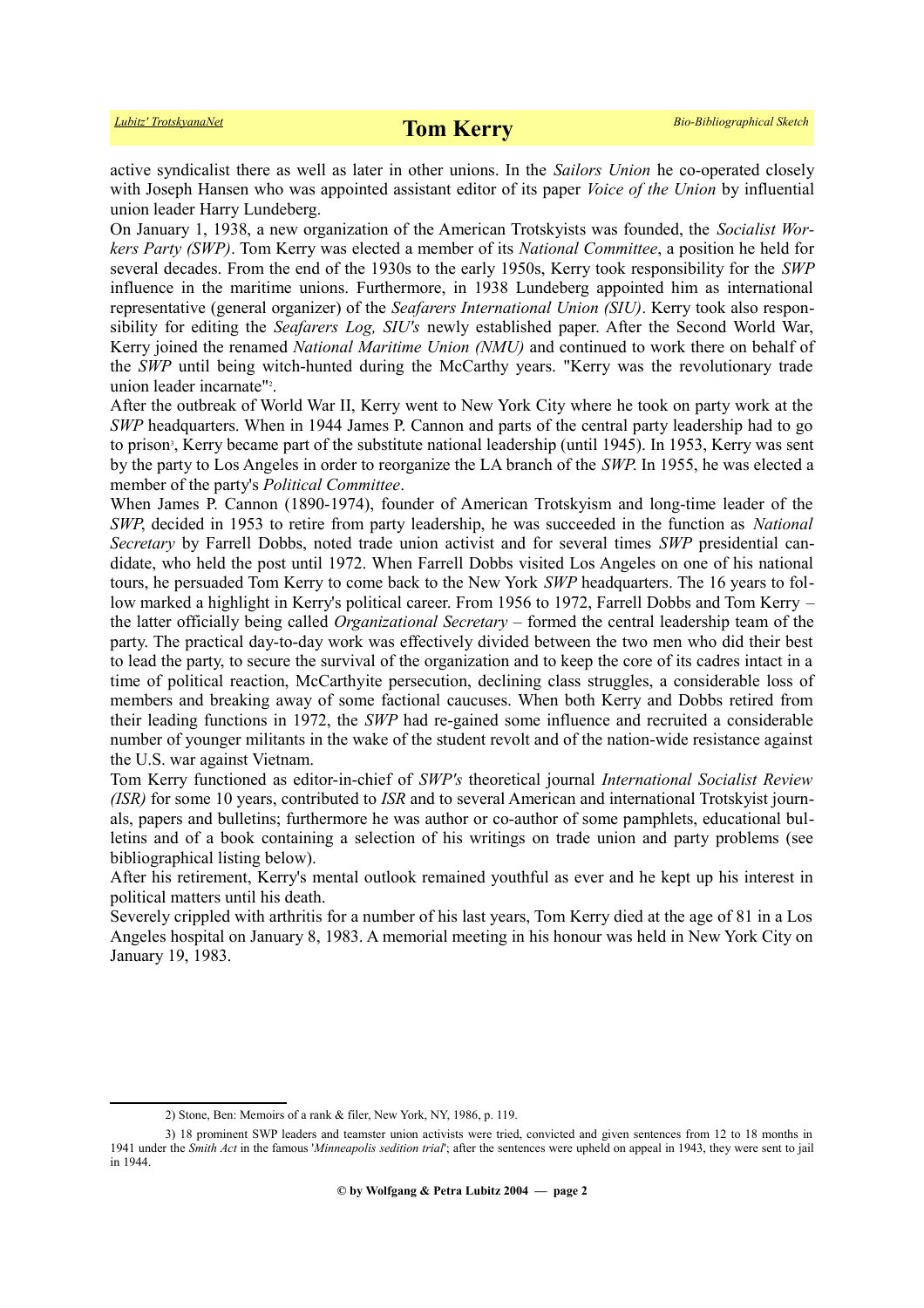## *Selective bibliography* [4](#page-2-0)

### • *Selective bibliography: Books/pamphlets (co-)authored by Kerry*

The anatomy of Stalinism. - New York, YN : Nat. Education Dept., Socialist Workers Party, 1972. - 16 pp. - (Education for socialists) ["For members only". - Also publ. in Spanish]

- Class, party, and state and the Eastern European revolution / Joseph Hansen ; Tom Kerry. New York, NY : Nat. Education Dept., Socialist Workers Party, 1969. - 61 pp. - (Education for socialists) [Repr. of articles from 1949-51 and 1963] [& later ed.]
- Class struggle policy in the rise of the labor movement. New York, NY : Nat. Education Dept., Socialist Workers Party, 1976. - 22 pp. - (Education for socialists)

Labor party and Freedom Now party : an answer to the New York Times. - New York, NY : Pioneer Publ., 1963. - 12 pp.

- The Mao myth and the legacy of Stalinism in China / Tom Kerry. New York, YY : Pathfinder Pr., 1977. 190 pp. (A Marxist studies book)
- Three contributions on postwar developments / Cliff Conner ; Les Evans ; Tom Kerry / issued by the National Education Dept., Socialist Workers Party. - New York, NY, 1973. - 24 pp. - (Towards a history of the Fourth International ; 1) (Education for socialists)
- Workers, bosses and bureaucrats : a socialist view of labor struggles since the 1930s / Tom Kerry. New York, NY : Pathfinder Pr., 1980. - 285 pp.

### • *Selective bibliography: Books/pamphlets and journals (co-)edited by Kerry*

International Socialist Review (New York, NY) [ISSN 0020-8744] <TSB 0715> The Militant (New York, NY) <TSB 1026>

#### • *Selective bibliography: Books, collections, journals, bulletins to which Kerry contributed*

Aspects of socialist election policy. - New York, NY : Nat. Education Dept., Socialist Workers Party, 1971. - 88 pp. - (Education for socialists)

Bulletin in Defense of Marxism (New York, NY) <TSB 0219>

Cahiers Léon Trotsky (Paris, later: Grenoble; later: Saint Martin d'Hères) [ISSN 0181-0790] <TSB 0277>

Cahiers rouges : la revue du trotskisme (Paris) <TSB 0283>

The Chinese revolution and its development. - New York, NY : Nat. Education Dept., Socialist Workers Party, 1969. - 47 pp. - (Education for socialists)

Fourth International (New York, NY, 1940-56) <TSB 0532>

In Defense of Marxism (New York, NY) <TSB 0616>

Information Bulletin / Socialist Action (San Francisco, Cal.) <TSB 1493>

International Socialist Review (New York, NY) [ISSN 0020-8744] <TSB 0715>

- James P. Cannon : a political tribute ; including five interviews from the last year of his life. New York, NY : Pathfinder Pr., 1974. - 46 pp. [Speeches and obituaries by J. Hansen, J. Barnes, T. Kerry, A. Pulley et al., reprinted from various sources, plus some interviews with and speeches by J.P. Cannon]
- James P. Cannon as we knew him : by thirty-three comrades, friends, and relatives / introd. by Jack Barnes. Ed. by Les Evans. - New York, NY : Pathfinder Pr., 1976. - 288 pp. [Collection of obituaries, reminiscences and appraisals]
- Revolutionary strategy in the fight against the Vietnam war. New York, NY : Nat. Education Dept., Socialist Workers Party, 1975. - 94 pp. - (Education for socialists)

Socialist Action (San Francisco) [ISSN 0747-4237] <TSB 1489>

- The struggle inside the Socialist Workers Party 1979-1983 / ed. by Sarah Lovell. New York, NY : Fourth Internationalist Tendency, 1992. - 329 pp. - (In defense of American Trotskyism)
- The struggle to reunify the Fourth International : (1954 1963) / National Education Dept., Socialist Workers Party. - 1-4. - New York, NY, 1977-78. - [Various pag.] - (Towards a history of the Fourth International ;

<span id="page-2-0"></span><sup>4)</sup> TSB item numbers (e.g. <TSB 0716>) refer to Lubitz' *Trotskyist Serials Bibliography*, München [etc.] : Saur, 1993, which is out of print but <u>available as PDF file</u> within the framework of the *Lubitz' TrotskyanaNet* website. In TSB you can find detailed descriptions of the respective Trotskyist journals, newsletters, bulletins and the like.